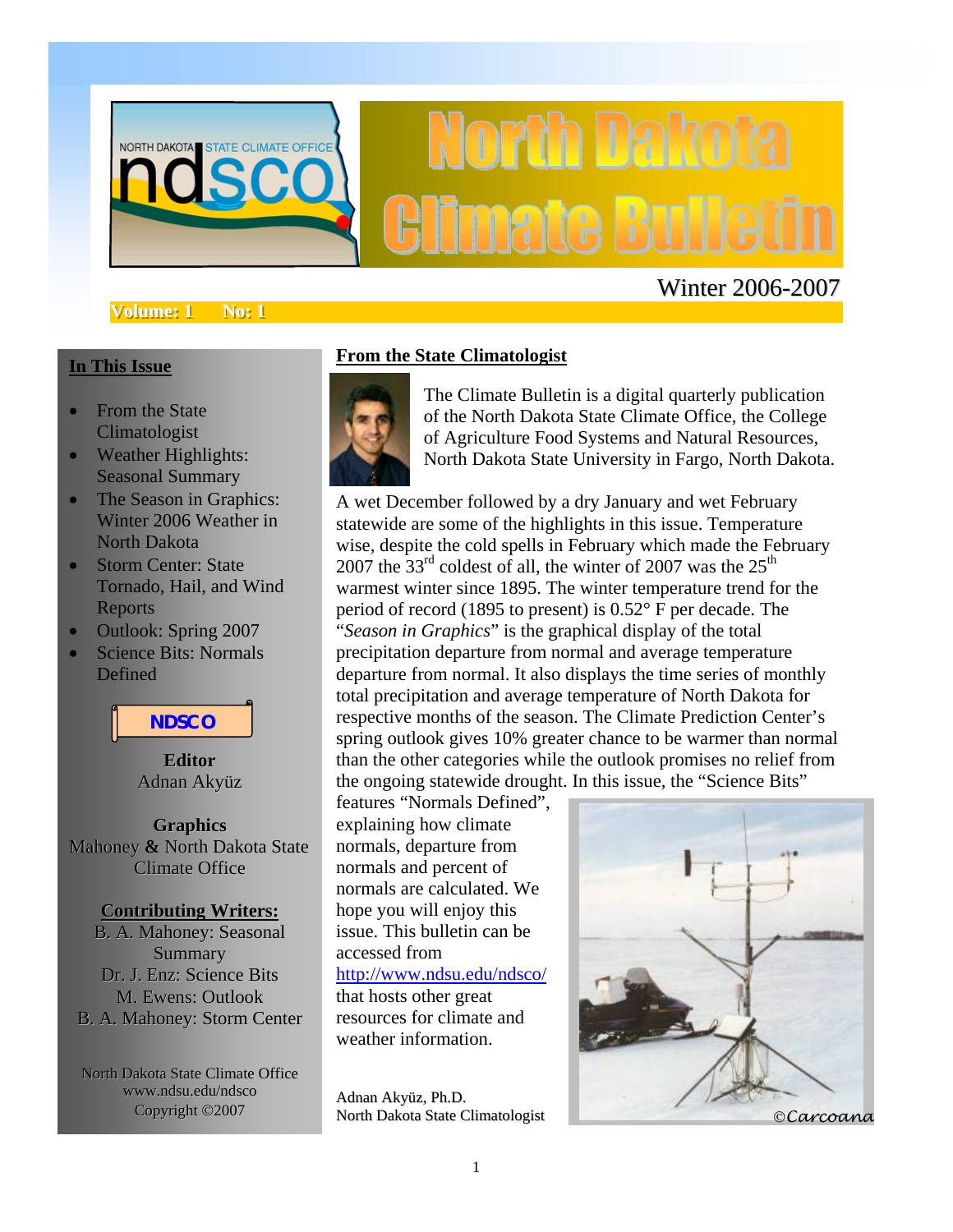





**Seasonal Summary: bbstack by B. A. Mahoney** 

### **December 2006**

December started out with a blast of cold air that sent temperatures across the state below normal. The north central region's minimum air temperatures were in the minus twenties. But on December  $7<sup>th</sup>$ , the cold air mass pulled out and the temperature rose to above normal. The mild temperatures and fairly dry conditions persisted for the remainder of the month. The warmer temperatures made December 2006 the 5<sup>th</sup> warmest on record out of the past 112 years.

Along with the cold air at the beginning of December came a few snow showers that fell from the  $1<sup>st</sup>$  through about the  $6<sup>th</sup>$ . The snow showers were spotted across the state and varied anywhere from a trace to an inch and a half. Mid-December was dry across the state save but a few spots that received brief snow showers. December would have ended as very dry but one last snow storm from  $29<sup>th</sup>$  through the 31<sup>st</sup> brought the central and eastern parts of the state to near normal or above normal precipitation. The western third of the state, especially the southern part ended December with below average to far below average precipitation.

### **January 2007**

As the late December snow storm came to a close, the mild air temperatures continued into January. The average air temperature of the  $1<sup>st</sup>$  through the  $10<sup>th</sup>$  was in the 20's for all but the northeastern region where the average was in the upper teens. Temperatures fell around the  $11<sup>th</sup>$  as cold arctic air settled in. The average minimum air temperature of the  $11<sup>th</sup>$  through the  $16<sup>th</sup>$  were in the teens and 20s below for much of the state, except the far southwest which saw single digits below. Temperatures again climbed to above zero for most places from the  $20<sup>th</sup>$  through the  $26<sup>th</sup>$ after which cold below zero temperatures returned for the remainder of the month. The January monthly average, though colder than December, still came to average air temperature above normal or near normal across the state.

The arctic air from Canada had little moisture therefore January precipitation totals were very low. Most of the state was below 50% of normal precipitation. A few small isolated areas saw upwards of 75% to near normal precipitation. All in all, January ended on a very dry note.

### **February 2007**

Bitter cold temperatures continued from the  $1<sup>st</sup>$  through the  $15<sup>th</sup>$  of February. Several places had departure from normal air temperature's in the minus twenties. The extremely cold air pulled out around the 16<sup>th</sup>. For the most part, the remainder of the month saw temperatures fluctuate between 10 ° F below and 10 ° F above the normal air temperature (February ND normal air temperature is 15.4 ° F). The February average monthly temperature departure from normal was below average for the state and ranged from a departure of  $-11^\circ$  F in the north east corner to  $-6^\circ$ F in the south western corner of the state.

February snowfall was light with several days between snow events. Two major snow storms that spanned from about the 25th through March  $2<sup>nd</sup>$  dropped heavy amounts snow (preliminary amounts of 10" to 18") and caused blizzard contitions in the eastern part of the state. The western part of the state also received snow from these storms but the amounts varied greatly from one place to the next (preliminary amounts of 2" to 8"). The snow storm that closed February brought the total montly precipitation to above normal for most of the state. The upper central area had below normal precipitation.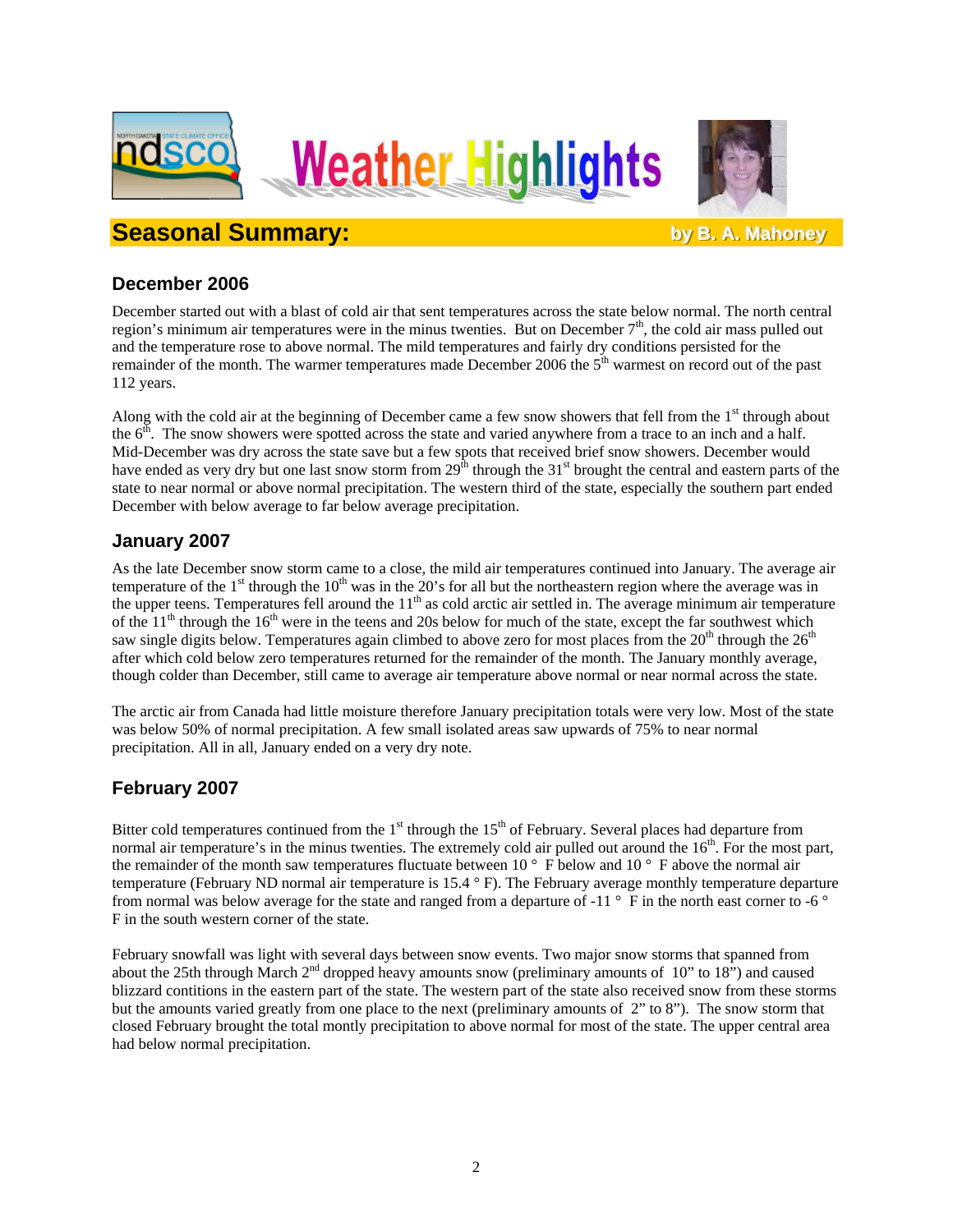## **Season in Graphics**



**North Dakota State Climate Office**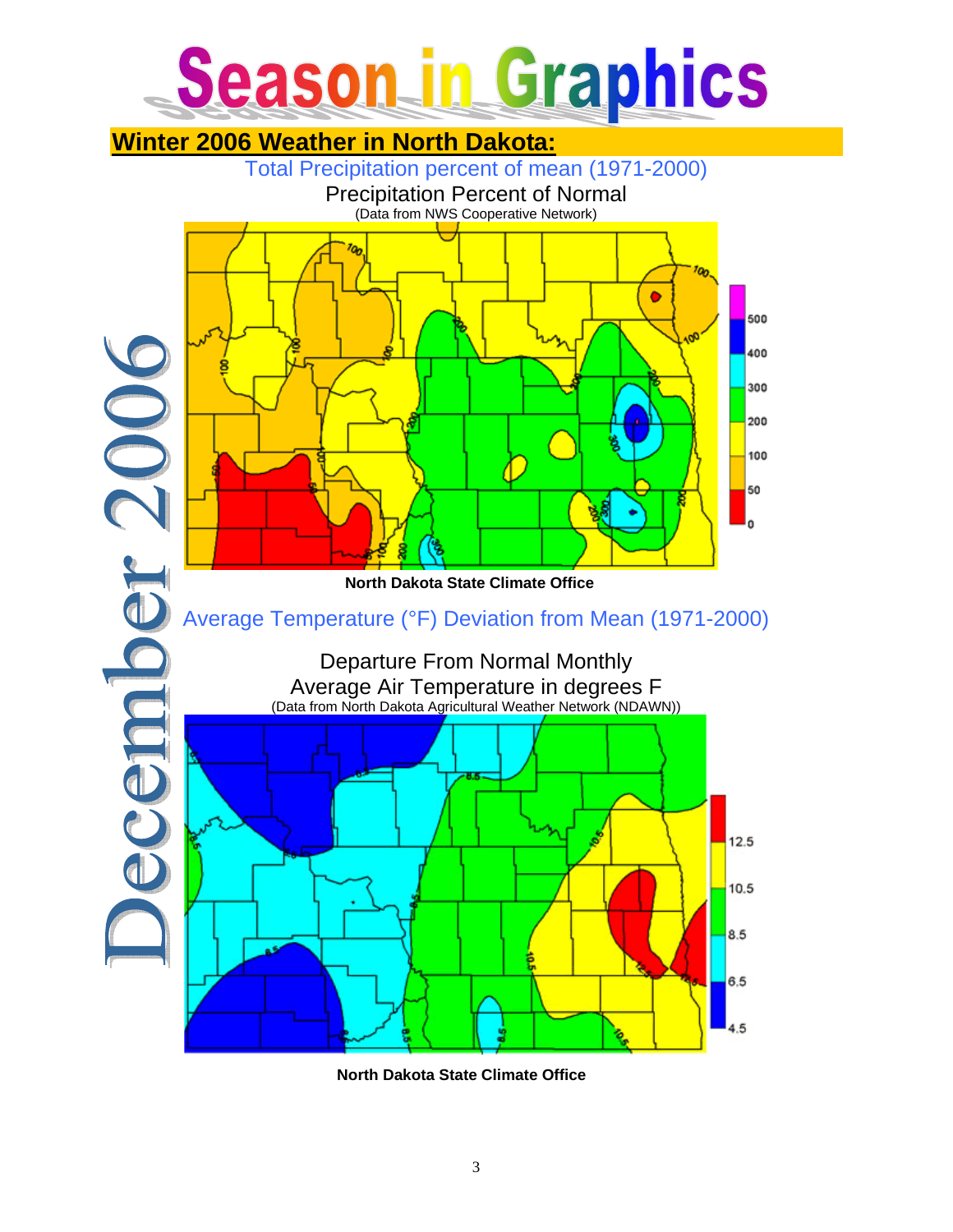### Season in Graphics



**North Dakota State Climate Office**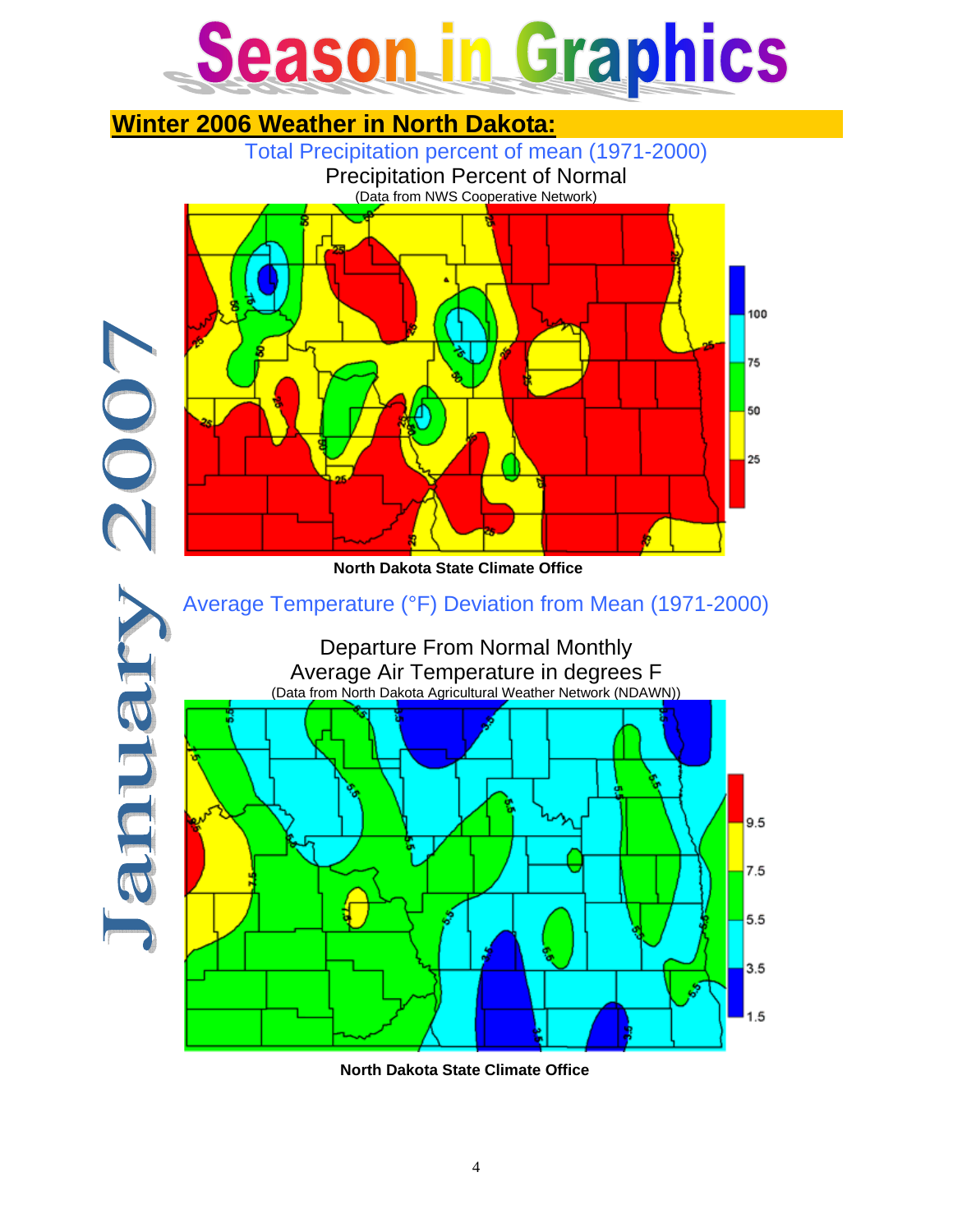

### **Winter 2006 Weather in North Dakota:**



**North Dakota State Climate Office**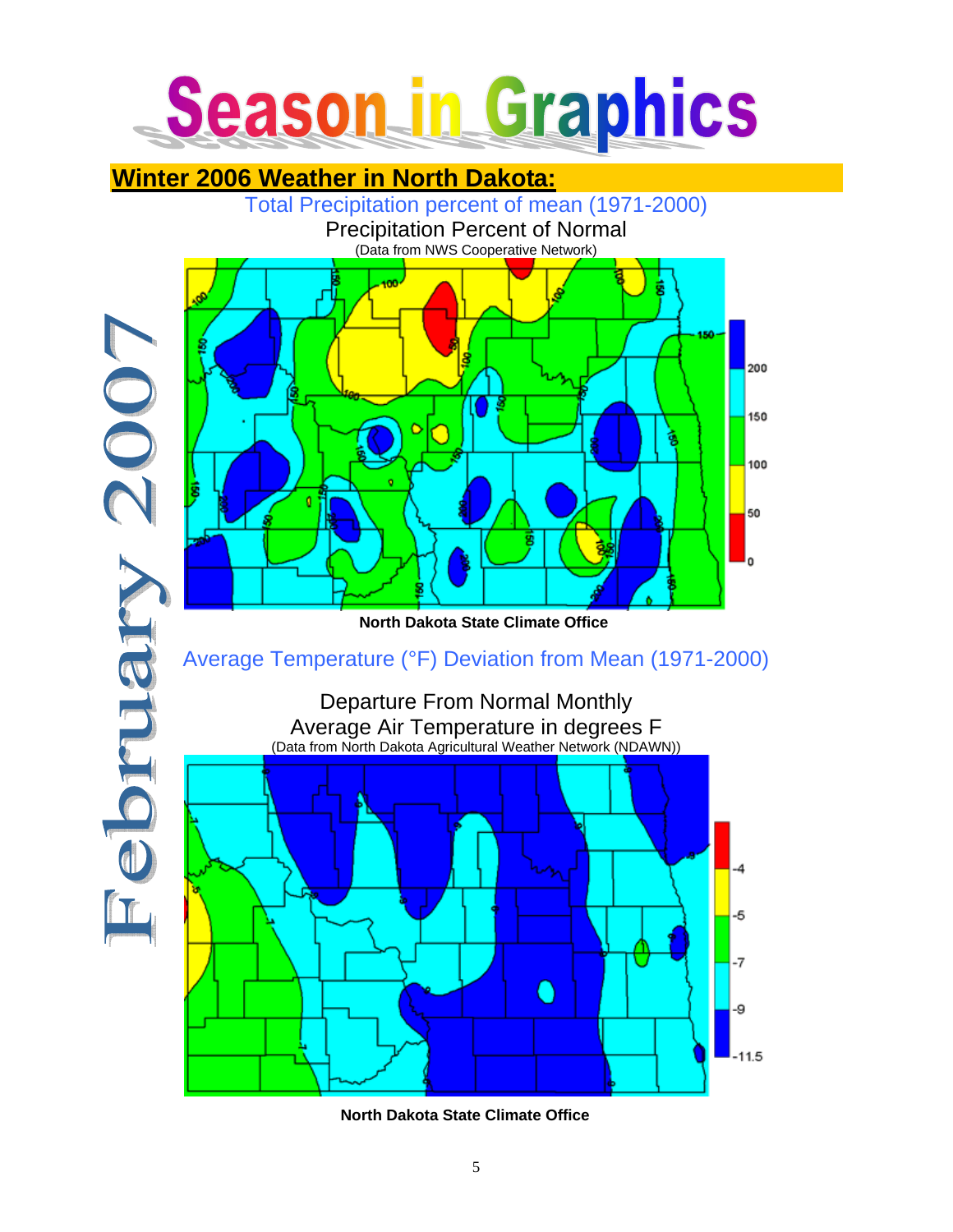### **Historical December Precipitation for North Dakota**



#### **December Precipitation Statistics**

State Normal: 0.43" (1971-2000) Years in Record: 112

2006 Amount: **0.59 inches**<br>
Monthly Ranking: 31<sup>st</sup> Wettest in 112 years<br>
Minimum: 1.26 inches in 1909<br>
Minimum: 0.06 inches in 1944 Maximum: 1.26 inches in 1909 Minimum: 0.06 inches in 1944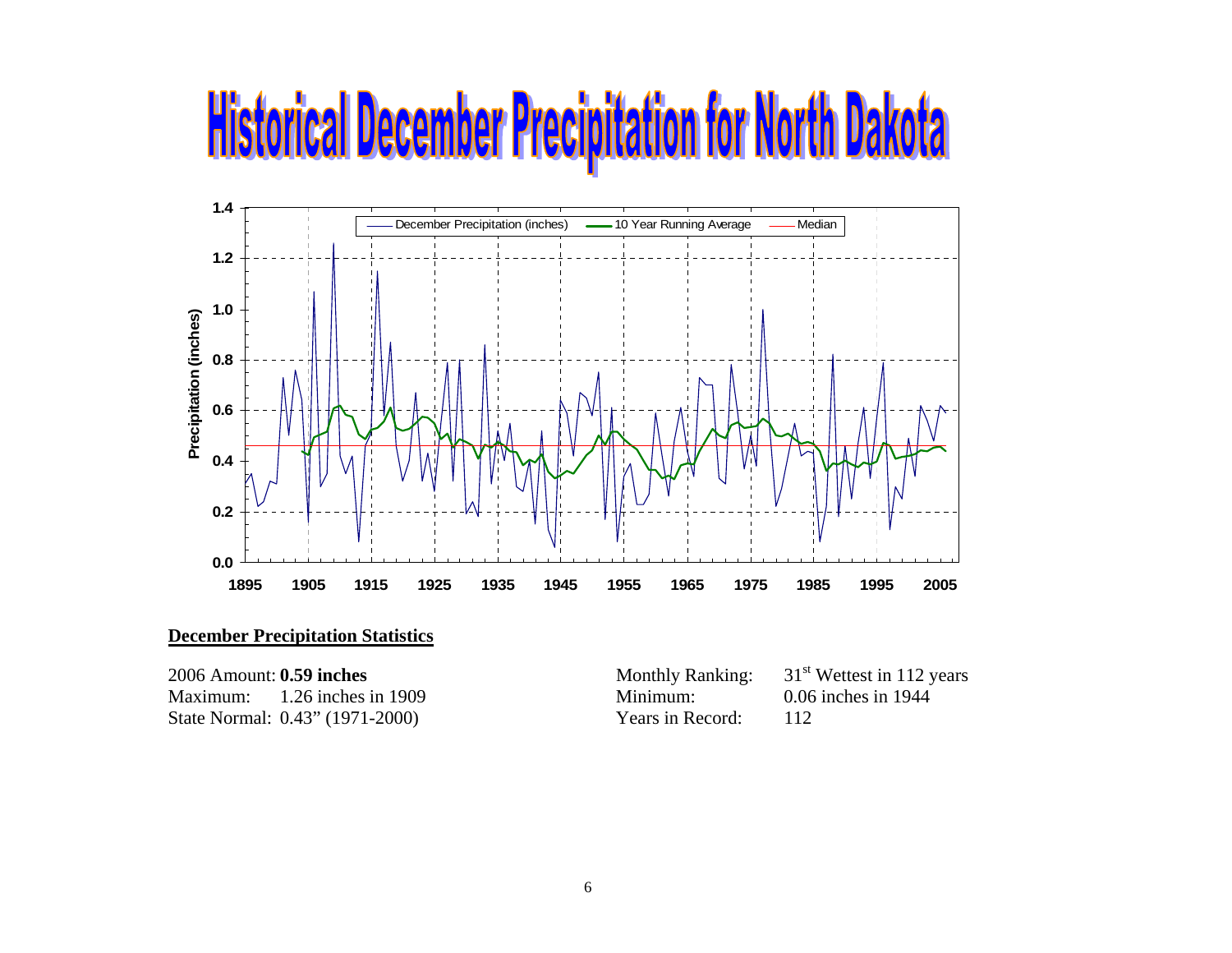## **Historical January Precipitation for North Dakota**



Maximum: 1.35 inches in 1916 Minimum: 0.07 inches in 1973 State Normal: 0.50" (1971-2000) Years in Record: 113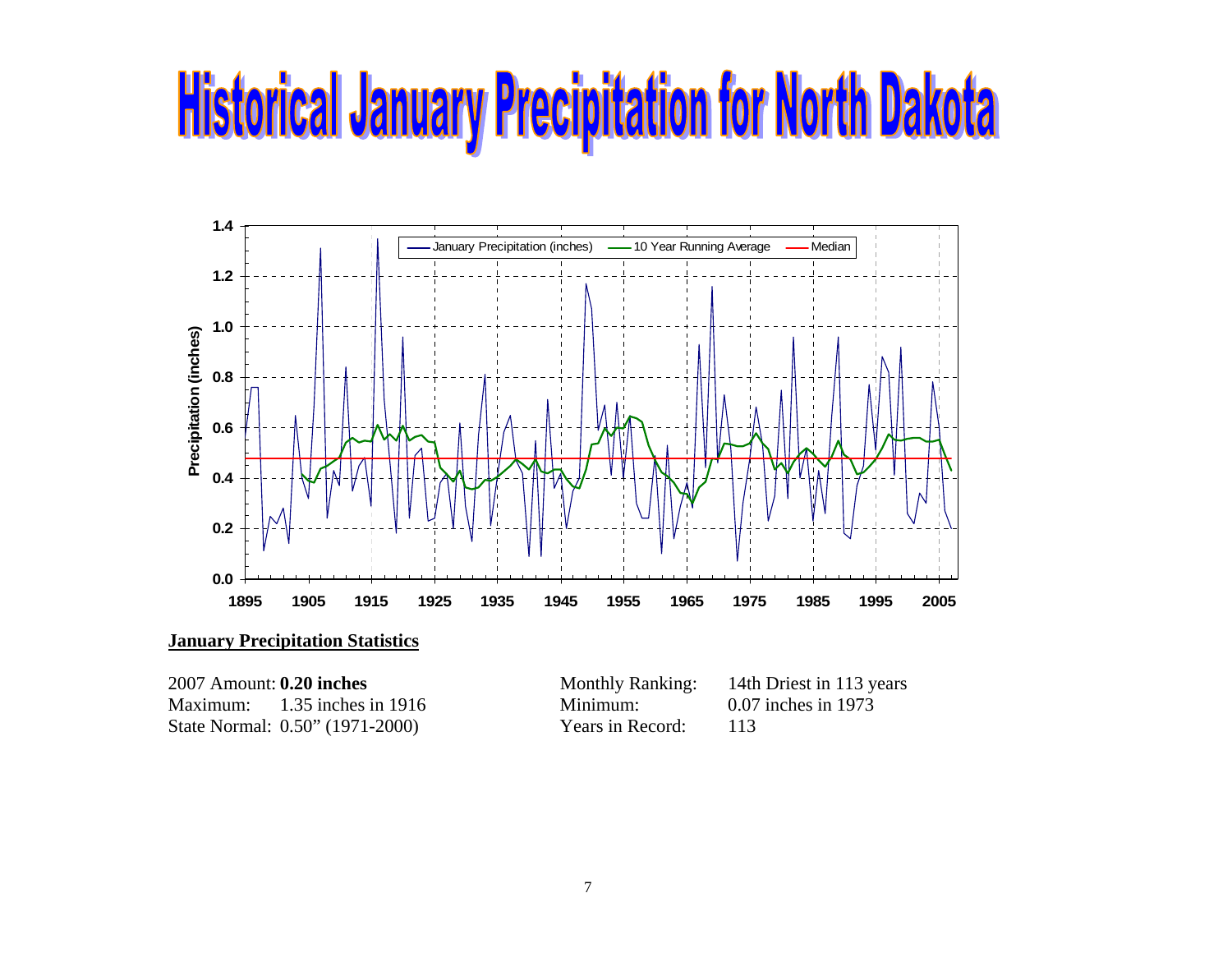### **Historical February Precipitation for North Dakota**



### **February Precipitation Statistics**

| 2007 Amount: <b>0.55 inches</b> |                                 | <b>Monthly Ranking:</b> | 29 <sup>th</sup> |
|---------------------------------|---------------------------------|-------------------------|------------------|
|                                 | Maximum: $1.83$ inches in 1998  | Minimum:                | 0.06             |
|                                 | State Normal: 0.45" (1971-2000) | Years in Record:        | 113              |

| 2007 Amount: <b>0.55 inches</b> |                                 | <b>Monthly Ranking:</b> | $29th$ Wettest in 113 years |
|---------------------------------|---------------------------------|-------------------------|-----------------------------|
|                                 | Maximum: 1.83 inches in 1998    | Minimum:                | 0.06 inches in 1934         |
|                                 | State Normal: 0.45" (1971-2000) | Years in Record:        |                             |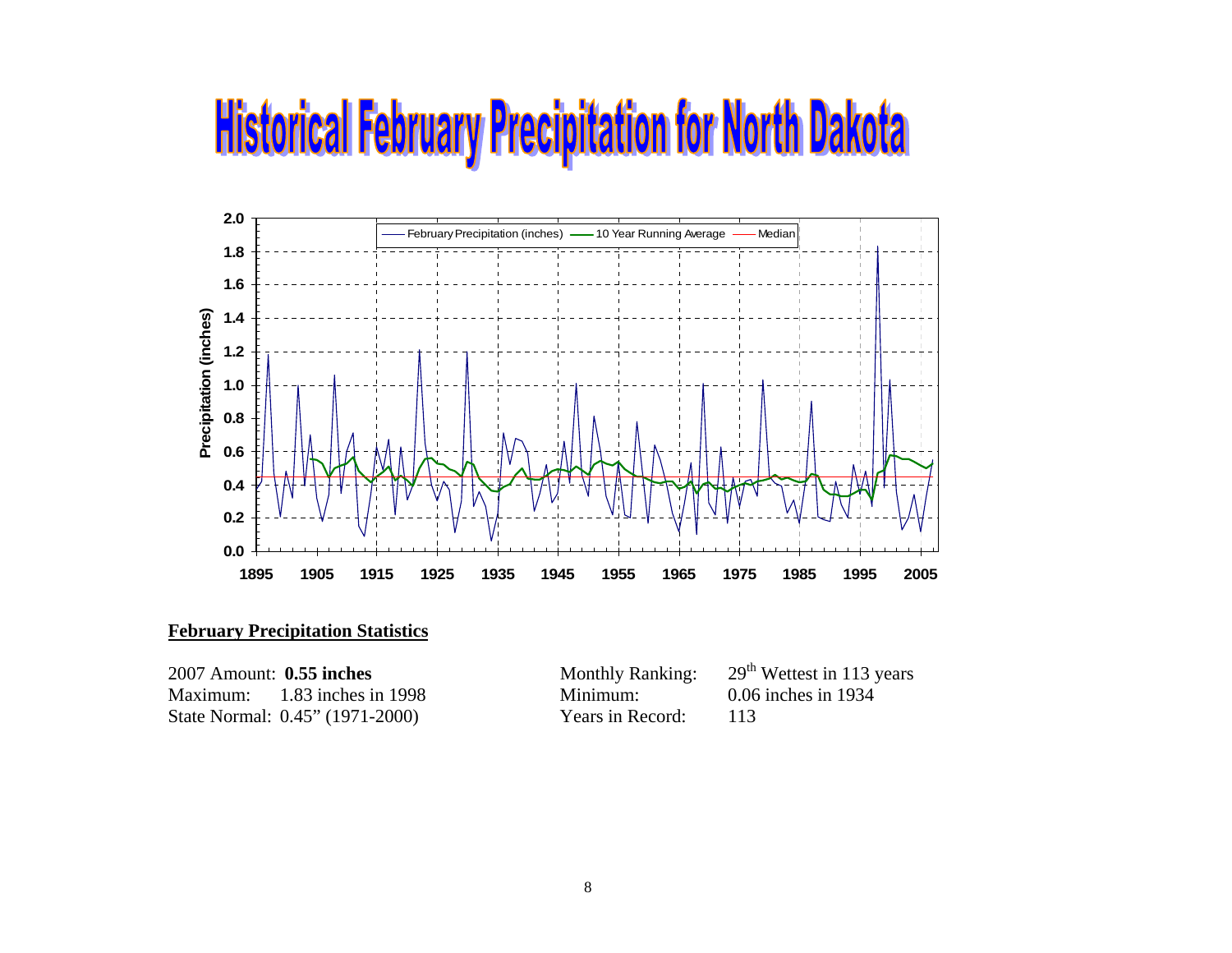### **Tist** I December Temperature for North



### **December Temperature Statistics**

| 2006 Average: $22.9 \text{ }^{\circ}$ F |                                                   | <b>Monthly Ranking:</b> | 5th Warmest in 112 years |
|-----------------------------------------|---------------------------------------------------|-------------------------|--------------------------|
|                                         | Maximum: $25.6 \text{°F}$ in 1939                 | Minimum:                | $-2.5$ °F in 1983        |
|                                         | State Normal: $13.0 \text{ }^{\circ}F(1971-2000)$ | Years in Record:        | 112                      |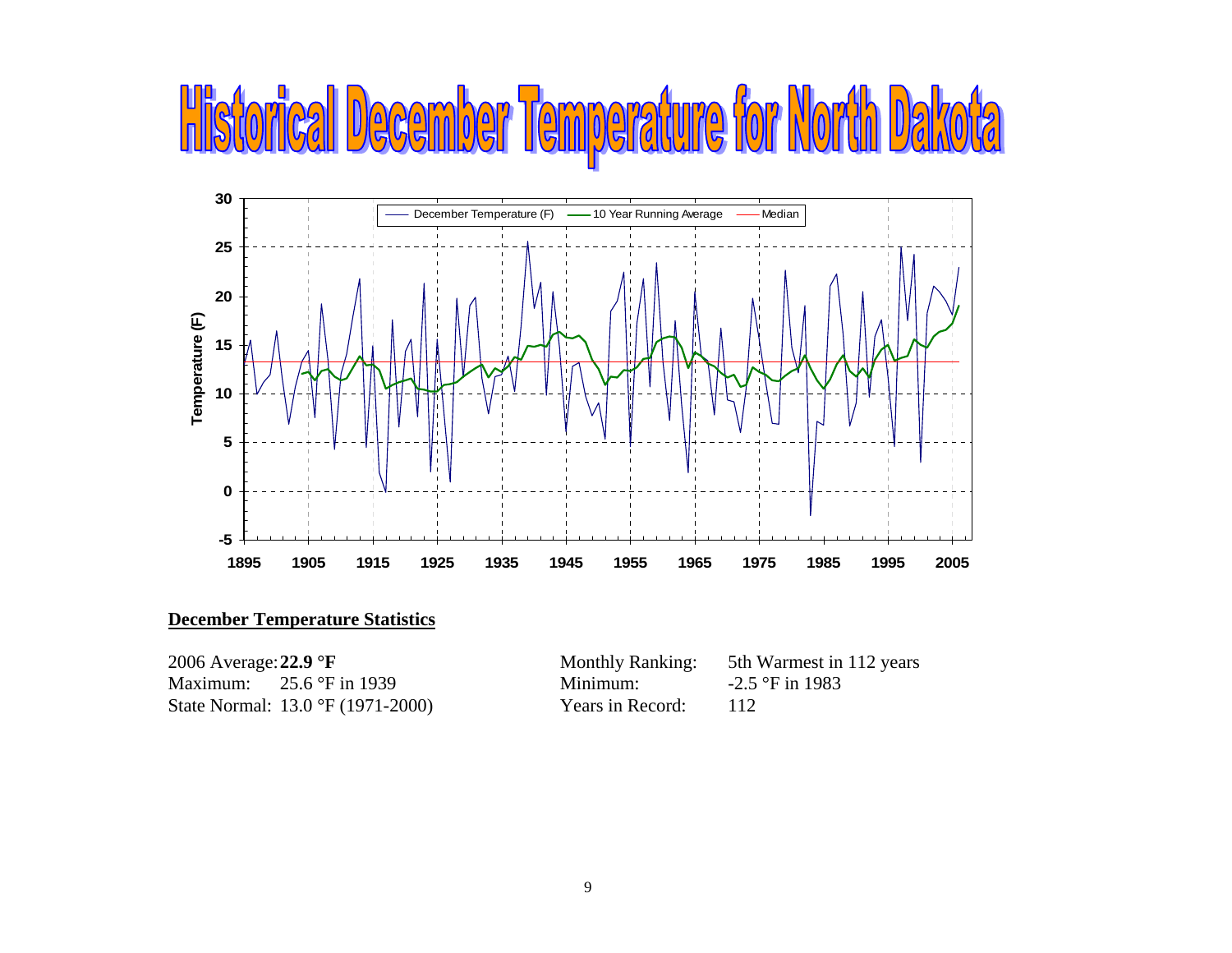# **Historical January Temperature for North**



| $16th$ Warmest in 113 years |
|-----------------------------|
| $-10.7$ °F in 1950          |
|                             |
|                             |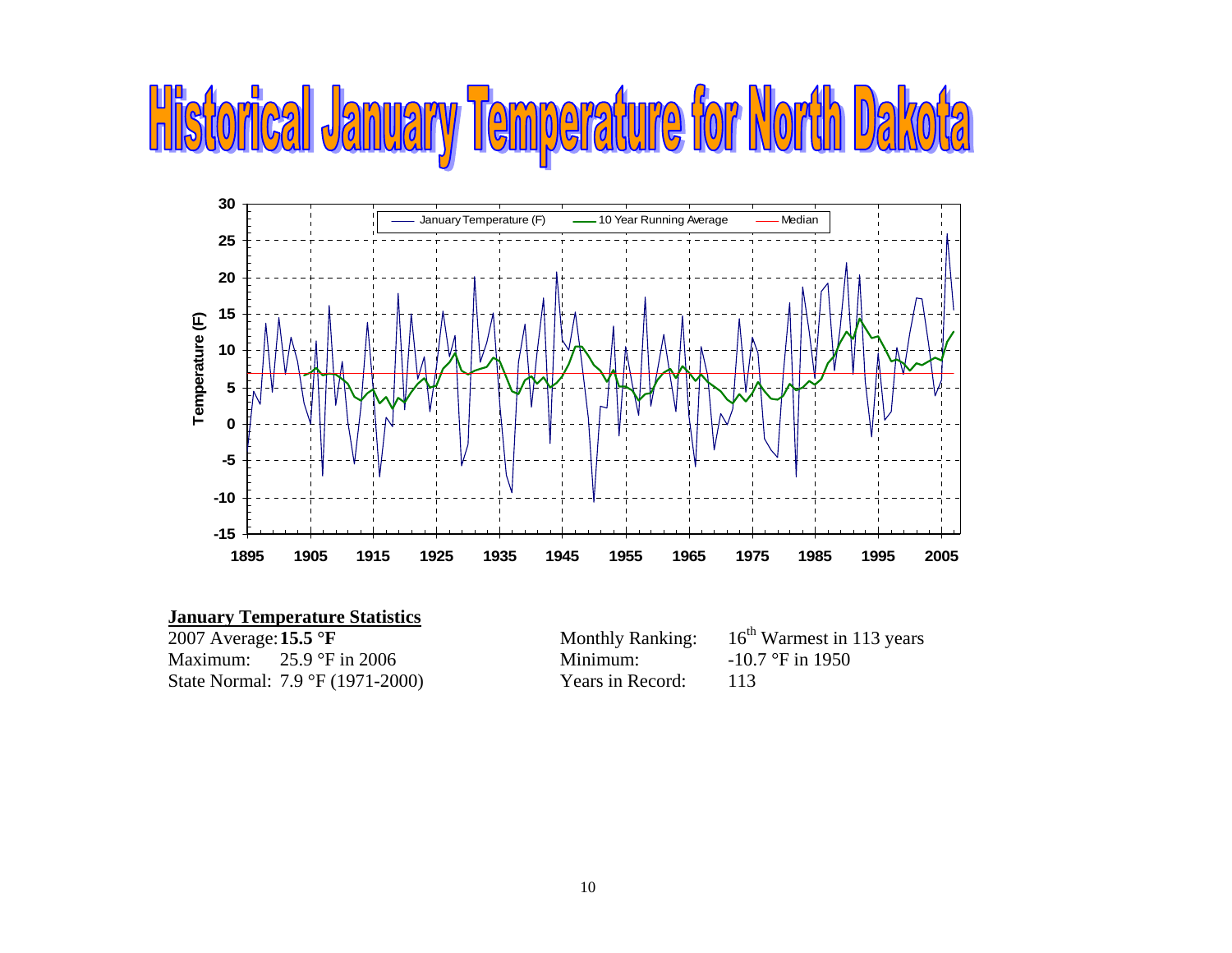### **Historical February Temperature for North Dal**



### **February Temperature Statistics**

| 2007 Average: $7.4 \text{ }^{\circ}F$ |                                                    | <b>Monthly Ranking:</b> | $33rd$ Coolest in 113 years |
|---------------------------------------|----------------------------------------------------|-------------------------|-----------------------------|
|                                       | Maximum: $29.7 \text{°F}$ in 1954                  | Minimum:                | $-14.1$ °F in 1936          |
|                                       | State Normal: $15.4 \text{ }^{\circ}F (1971-2000)$ | Years in Record:        | - 113                       |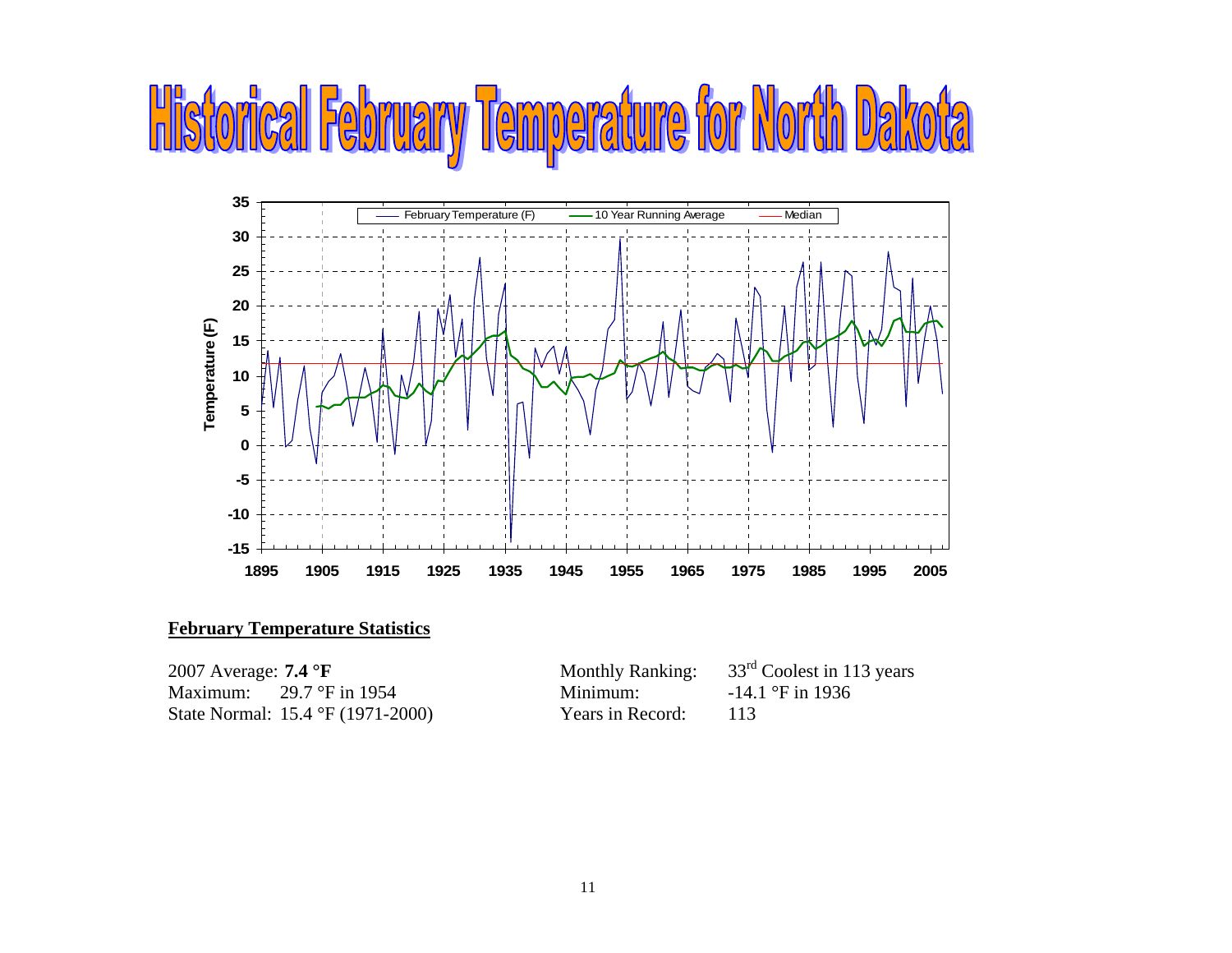

### State Tornado, Hail, and Wind Reports for Winter 2006-2007 by B. A. Mahoney

| <b>North Dakota Counties</b> | Tornado | Hail | Wind |         |               |          |
|------------------------------|---------|------|------|---------|---------------|----------|
|                              | 0       |      |      |         |               |          |
| <b>Reports by Month</b>      |         |      |      |         |               |          |
| <b>Month</b>                 |         | Wind | Hail | Tornado | <b>Injury</b> | Casualty |
| <b>Total December</b>        |         |      |      |         |               |          |
| <b>Total January</b>         |         |      |      |         |               |          |
| <b>Total February</b>        |         |      |      |         |               |          |

| <b>Maximum by County</b>                |      |
|-----------------------------------------|------|
| <b>County with Most Tornado Reports</b> | None |
| <b>County with Most Hail Reports</b>    | None |
| <b>County with Most Wind Reports</b>    | None |
| <b>County with Most Total Reports</b>   | None |

| <b>Maximum by Date</b>         |      |
|--------------------------------|------|
| Date with Most Tornado Reports | None |
| Date with Most Hail Reports    | None |
| Date with Most Wind Reports    | None |
| Date with Most Total Reports   | None |
|                                |      |

| <b>Maximum Event</b>         |  |
|------------------------------|--|
| <b>Largest Hail (inches)</b> |  |
| <b>Highest Wind (mph)</b>    |  |

| iuries     |  |
|------------|--|
| Casualties |  |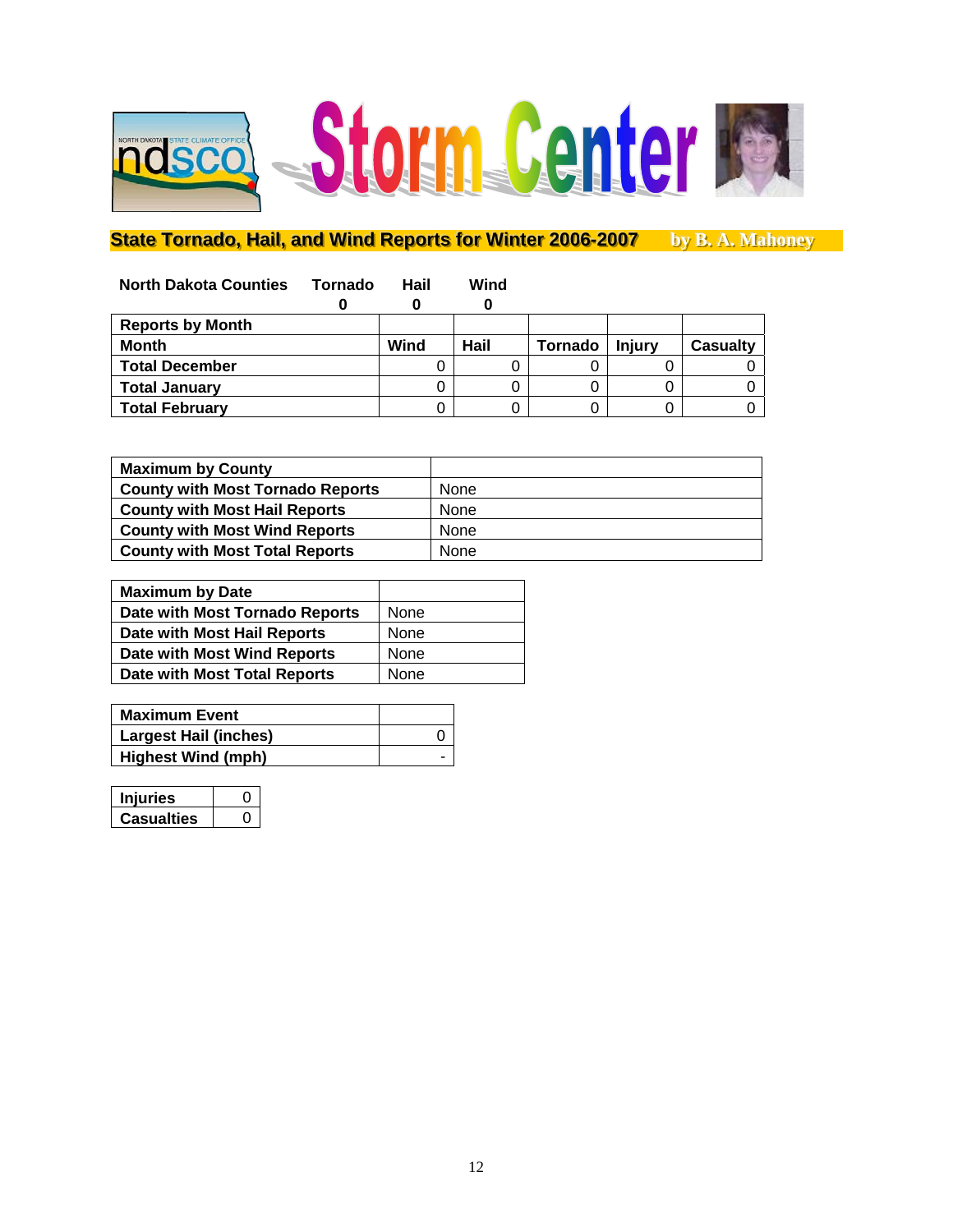

### **Spring 2007: Seasonal Climate Outlooks**

The science of climate forecasting, while still in its infancy, has come a long way in the past several decades. New technologies including satellites, buoys and advances in climate computer models have broadened the depth of knowledge we have on climate and its many interactions. For example, the Tropical Atmosphere Ocean (TAO) Project has greatly enhanced our ability to detect subtle changes in the phase of the El Nino Southern Oscillation (ENSO) signal. This in turn has lead to a greater ability to predict the start of an El Niño or La Niña. Advances in computer modeling, such as the Climate Forecast System (CFS) have enhanced the predictability of large scale, long term climate events.

Statistical models have improved to the point where the Climate Prediction Center (CPC) now issues 13, three month seasonal outlooks for more than a year in advance. These outlooks are a mixture of statistical modeling, deterministic procedures and human intervention. The human intervention is still a critical part of the process, with climate experts at the CPC using their experience and knowledge of climate forcing interactions to make the best outlooks possible.

The seasonal statewide outlooks for March, April and May show a trend toward warmer. For the 3-month period from March through May, there is a greater than 40% chance for the Eastern North Dakota to have above normal temperature while the rest of the state has slightly better chance than climatologic expectation of 1/3. Precipitation outlook for the next 3-month period however calls for equal chances of wetter than normal, dryer than normal and near normal conditions.

These outlooks are updated on the third Thursday of each month, with a final monthly outlook issued at the end of each month and posted at the following link: http://www.cpc.ncep.noaa.gov/products/predictions/long\_range/lead01/off\_index.html

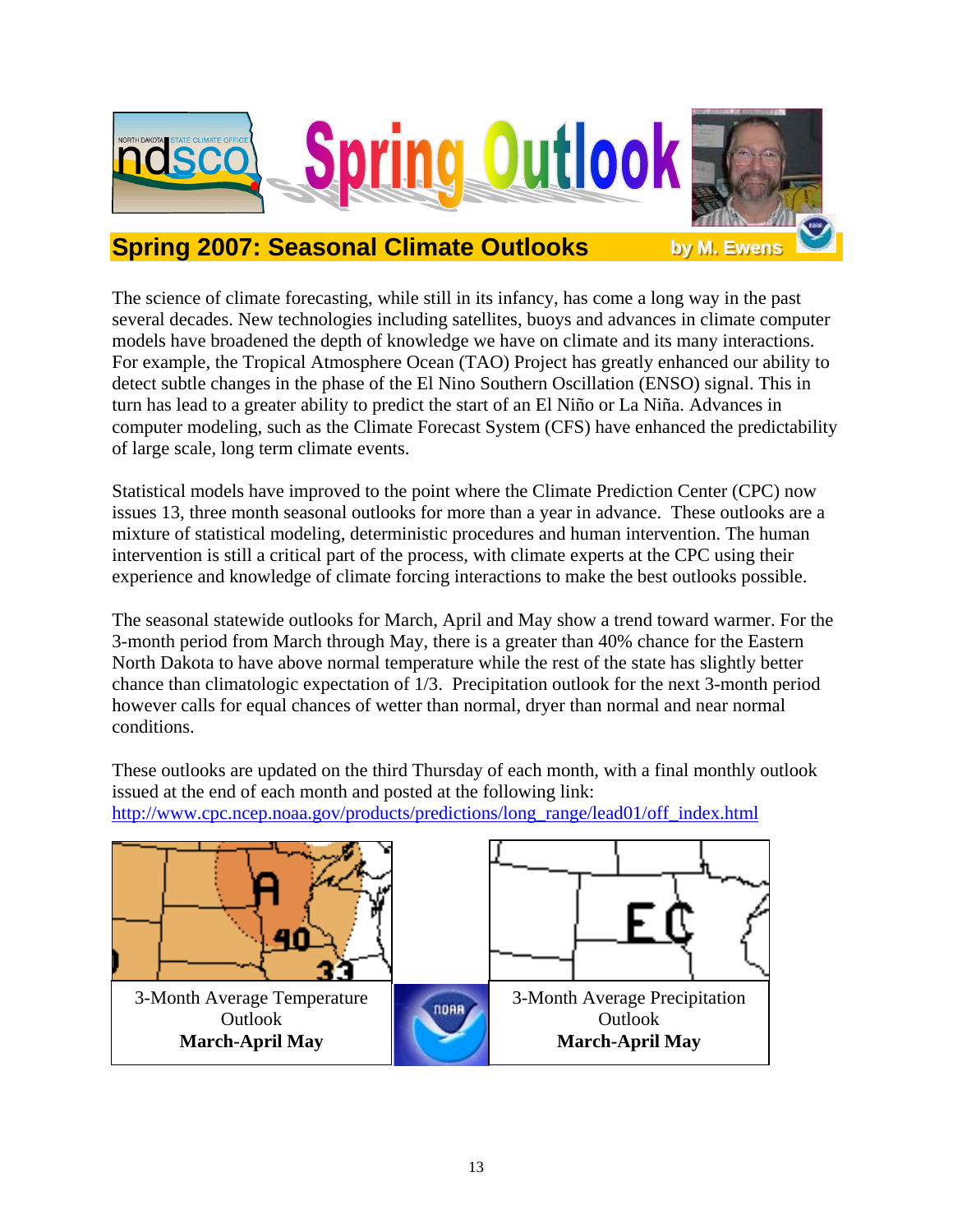

### **Climate Normals Defined**

**by Dr. John Enz** 

**Calculation of Normals:** A climatic Normal is defined as the average of a variable such as temperature or precipitation for a continuous 3-decade (30-year) period. As each decade ends, the oldest decade in the calculation is dropped and the most recent complete decade is added to the Normal period. The last Normal period was the 30 years, 1961-1990. Then in 2001, the 1961-1970 decade was dropped and the 1991- 2000 decade was added to produce the current Normal period of 1971-2000.

For example, to calculate the Normal maximum temperature for June 6, the average of the maximum temperature for every June 6th during the 1971-2000 period is calculated. That is, all 30 of the June 6th maximum temperatures are summed, and then the sum is divided by 30 to get the average, or in this case, the Normal maximum temperature for June 6. This would be repeated for any other variable.

**Calculation of Departure from Normal Air Temperature:** The Departure from Normal Air Temperature for a month is always the difference between the average air temperature for a specific month, and the normal average air temperature for the same month. The normal value is always subtracted from the measured value so if the difference is negative the measured value is below normal and if the difference is positive the measured value is above normal. For example the:

Departure from Normal Fargo February 2007 Average Air Temperature

- = Fargo February 2007 Average Temp Fargo February Normal Average Temp
- $= 6.6 \text{ }^{\circ}\text{F} 14.1 \text{ }^{\circ}\text{F} = -7.5 \text{ }^{\circ}\text{F}$

This means that February 2007 average temperature was 7.5 °F below normal.

**Calculation of Percent of Normal Precipitation:** The Percent of Normal Precipitation for a month is always the total precipitation for a specific month divided by the normal precipitation, and that value is then multiplied by 100. The measured value is always divided by the normal value which gives you the percent of normal. Therefore, anything over 100% is naturally greater than normal and anything less than 100% is below normal. For example the:

Percent of Normal Fargo February 2007 Precipitation (inches)

 = (Fargo February 2007 Precipitation / Fargo February Normal Precipitation) \* 100  $=(0.73" / 0.59")$  \* 100 = 124 %

This means that February 2007 total precipitation was 24% above normal.